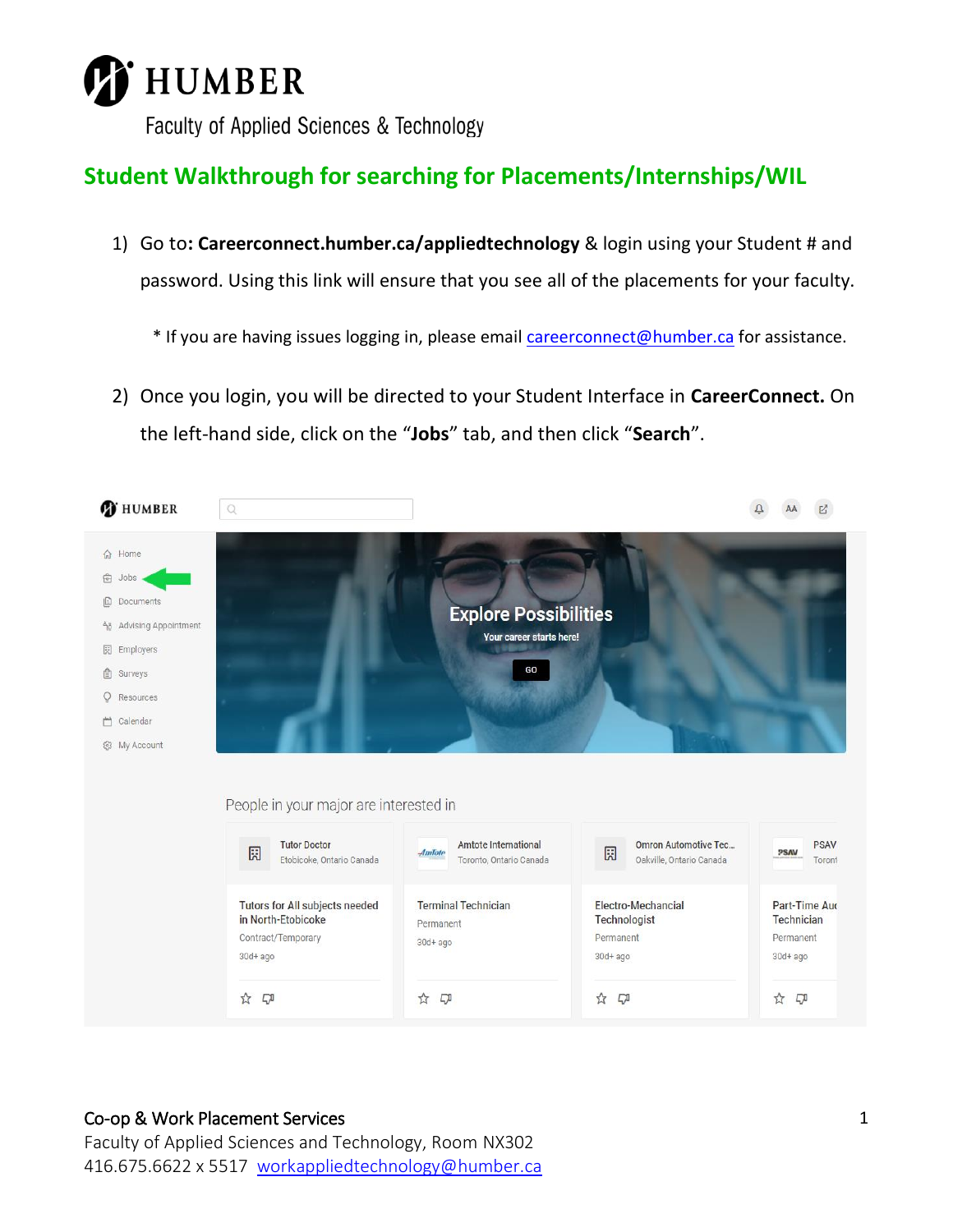

3) You will be directed to the Job Postings page. Under the "**Position Type**" Tab,

Select the following three filters: **Placement/Internship/Experiential Learning,** 

**Contract/Temporary** AND **Seasonal/Summer,** and then click Apply.

| க்      | Jobs                                 | <b>Job Postings</b>                |                                                                |       |                                                       |                               |                |                |
|---------|--------------------------------------|------------------------------------|----------------------------------------------------------------|-------|-------------------------------------------------------|-------------------------------|----------------|----------------|
|         | Search                               |                                    |                                                                |       |                                                       |                               |                |                |
|         | My Job Applications                  | <b>Favourites</b><br>Search        | <b>Applications</b>                                            |       |                                                       |                               |                |                |
| ß       | Documents                            |                                    |                                                                |       |                                                       |                               |                |                |
|         | ቶ <sub>ιδ</sub> Advising Appointment | Keywords                           |                                                                |       | Location                                              |                               | $50km -$       | Search         |
| 園       | Employers                            | Show Me $\sim$                     | Position Type $\sim$<br>More Filters $\sim$<br>Industry $\sim$ |       |                                                       |                               | Job Alerts (0) | All Jobs       |
| ſ≘ı     | Surveys                              | $\overline{\phantom{a}}$           | Placement/Internship/Experiential                              |       |                                                       |                               |                |                |
| $\circ$ | Resources                            |                                    | Learning                                                       |       |                                                       |                               |                |                |
| m       | Calendar                             | Latest Jobs<br>⊓                   | Permanent                                                      |       |                                                       |                               |                |                |
|         | @ My Account                         | ≂<br>€                             | Contract/Temporary                                             |       | Canada                                                | <b>Marriott International</b> |                |                |
|         |                                      | GIVE &<br>$\overline{\phantom{a}}$ | Seasonal/Summer                                                |       | Intario Canada                                        | 園<br>Toronto, Ontario Canada  |                |                |
|         |                                      |                                    | Volunteer                                                      |       |                                                       |                               |                |                |
|         |                                      | Mair<br>┌<br>Perm                  | On Campus/Work Study                                           |       | Maintenance Technician I -<br>Part Time - St. Regis - |                               | Ir<br>c        |                |
|         |                                      | 3d ag                              |                                                                | Apply |                                                       | Permanent                     |                | 4 <sub>0</sub> |
|         |                                      |                                    |                                                                |       |                                                       | 4d ago                        |                |                |

\*\* **Please note:** if you select too many of the filters mentioned below, you may not get as many search results. If you notice you are not getting many results, please try removing some filters.

4) Use the "**Industry**" Tab to fine-tune your results by selecting your desired Industry

### and clicking Apply.

| क्री<br>Jobs                       | <b>Job Postings</b>                                                                                                 |                                                    |                          |                                    |  |
|------------------------------------|---------------------------------------------------------------------------------------------------------------------|----------------------------------------------------|--------------------------|------------------------------------|--|
| Search                             |                                                                                                                     |                                                    |                          |                                    |  |
| My Job Applications                | <b>Favourites</b><br><b>Applications</b><br><b>Search</b>                                                           |                                                    |                          |                                    |  |
| 旧<br>Documents                     |                                                                                                                     |                                                    |                          |                                    |  |
| <b>Advising Appointment</b><br>ేరి | Keywords                                                                                                            | Location                                           |                          | 50 $m$ isc.Km $-$<br><b>Search</b> |  |
| 園<br>Employers                     | Jobs I Qualify For (all) $\vee$<br>More Filters $\sim$<br>Job Alerts (0)<br>Position Type $\sim$<br>Industry $\sim$ |                                                    |                          |                                    |  |
| $\mathbb{P}$<br>Surveys            |                                                                                                                     |                                                    |                          |                                    |  |
| Resources                          |                                                                                                                     |                                                    | $\alpha$                 | + Create Job Alert                 |  |
| Calendar                           | 1 - 20 of 237 results                                                                                               | Accommodation & Food Services (72)                 |                          | Show 20 $\sim$<br>IE ×             |  |
| @ My Account                       |                                                                                                                     | Administrative & Support (56)                      |                          |                                    |  |
|                                    | <b>Orientation Digital</b><br>Ø.                                                                                    | Agriculture, Forestry, Fishing & Hunting (11)<br>□ |                          | 1 <sub>d</sub>                     |  |
|                                    | <b>HUMBER</b><br>Humber College Institute                                                                           | Architectural & Interior Design<br>□               |                          | ☆<br>LJI                           |  |
|                                    | On Campus/Work Study                                                                                                | Arts, Entertainment & Recreation (71)              |                          |                                    |  |
|                                    | Apply by Oct 30                                                                                                     | <b>Built Environment</b>                           |                          |                                    |  |
|                                    |                                                                                                                     |                                                    |                          |                                    |  |
|                                    | <b>Orientation Senior</b><br>Ø.<br><b>HUMBER</b>                                                                    | Construction (23)                                  | $\overline{\phantom{a}}$ | 1 <sub>d</sub>                     |  |
|                                    | Humber College Institute<br>On Campus/Work Study                                                                    |                                                    | <b>Apply</b>             | <b>LT</b><br>ኚፖ                    |  |

#### Co-op & Work Placement Services

Faculty of Applied Sciences and Technology, Room NX302 416.675.6622 x 5517 [workappliedtechnology@humber.ca](mailto:workappliedtechnology@humber.ca)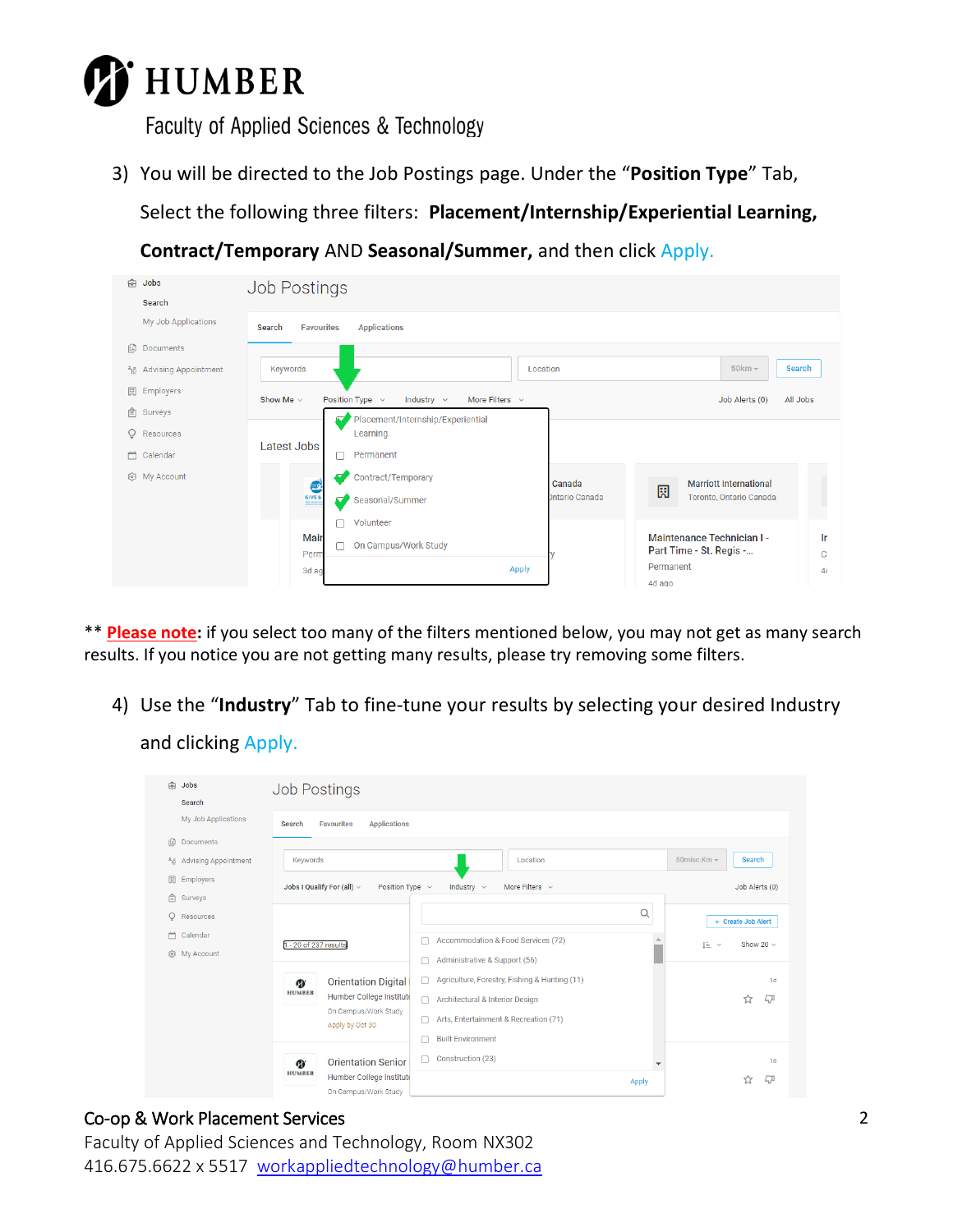

5) You can use **Keywords** to refine your search… For example:

| My Job Applications     | <b>Applications</b><br><b>Favourites</b><br>Search                                                                                         |                      |  |  |  |
|-------------------------|--------------------------------------------------------------------------------------------------------------------------------------------|----------------------|--|--|--|
| <b>Documents</b>        |                                                                                                                                            |                      |  |  |  |
| ጓឹ Advising Appointment | pharmacy<br>Location                                                                                                                       | $50km -$<br>Search   |  |  |  |
| <b>開</b> Employers      | Jobs I Qualify For (all) $\sim$<br>Position Type (3) $\vee$<br>Industry $\sim$<br>More Filters $\sim$                                      | Job Alerts (0)       |  |  |  |
| Surveys                 |                                                                                                                                            |                      |  |  |  |
| Q Resources             | + Create Job Alert<br>Placement/Internship/Experiential  x<br>Contract/Temporary ×<br>Seasonal/Summer ×<br>Clear All                       |                      |  |  |  |
| 门 Calendar              |                                                                                                                                            |                      |  |  |  |
| @ My Account            | $1 - 5$ of 5 results                                                                                                                       | 上。<br>Show 20 $\sim$ |  |  |  |
|                         | Pharmacy Technician or Pharmacy Assistant<br>圆<br>Shoppers Drug Mart- North York Toronto, Ontario Canada<br>Permanent , Contract/Temporary | 2d<br><b>C</b><br>☆  |  |  |  |
|                         | <b>Pharmacy Technician</b><br>園<br>Stevenson Memorial Hospital-Alliston, Ontario Canada<br>Contract/Temporary                              | 2d                   |  |  |  |

6) Select the "**More Filters**" Tab to select additional filters and then click Apply.

\*\* **Please note:** if you select too many filters here, you may not get as many results.

|         | <b>命</b> Home                | Keywords                                                                         | $50km -$                    | <b>Search</b>  |
|---------|------------------------------|----------------------------------------------------------------------------------|-----------------------------|----------------|
| 夁       | <b>Jobs</b>                  |                                                                                  |                             |                |
|         | Search                       | Jobs I Qualify For (all) $\vee$<br>Position Type $(2)$ $\vee$<br>Industry $\sim$ | More Filters $\sim$         | Job Alerts (1) |
|         | My Job Applications          | Exclude                                                                          | <b>Desired Majors</b>       |                |
|         | <b>B</b> Documents           | <b>Exclude Nationwide Jobs</b><br>n                                              |                             |                |
| 曲       | Events                       | Exclude Jobs I've Applied For<br>⊓                                               |                             |                |
| 圇       | <b>Experiential Learning</b> |                                                                                  | Include only selected major |                |
|         | 园 Employers                  | <b>Posted Date</b>                                                               | $O$ Yes                     |                |
|         | <b>自 Surveys</b>             | Any time                                                                         | $O$ No                      |                |
| $\circ$ | Resources                    | O Past month                                                                     |                             |                |
|         | □ Calendar                   | O Past week                                                                      | Apply By                    |                |
|         | @ My Account                 | O Past 24 hours                                                                  | ● Any time                  |                |
|         |                              |                                                                                  | O Next 24 hours             |                |
|         |                              | <b>Placement Remuneration</b>                                                    | $O$ Next week               |                |
|         |                              | Paid<br>$\Box$                                                                   | $\bigcirc$ Next month       |                |
|         |                              | □ Unpaid                                                                         |                             |                |
|         |                              |                                                                                  | Job Type                    |                |
|         |                              | <b>OCR Interview Date</b>                                                        | $\Box$ Full Time            |                |
|         |                              | 甴<br>甴<br>٠                                                                      | Part Time<br>n.             |                |
|         |                              |                                                                                  | Casual<br>$\Box$            |                |
|         |                              |                                                                                  |                             |                |
|         |                              |                                                                                  |                             |                |
|         |                              |                                                                                  | Clear<br>Cancel             | <b>Apply</b>   |

#### Co-op & Work Placement Services

Faculty of Applied Sciences and Technology, Room NX302 416.675.6622 x 5517 [workappliedtechnology@humber.ca](mailto:workappliedtechnology@humber.ca)